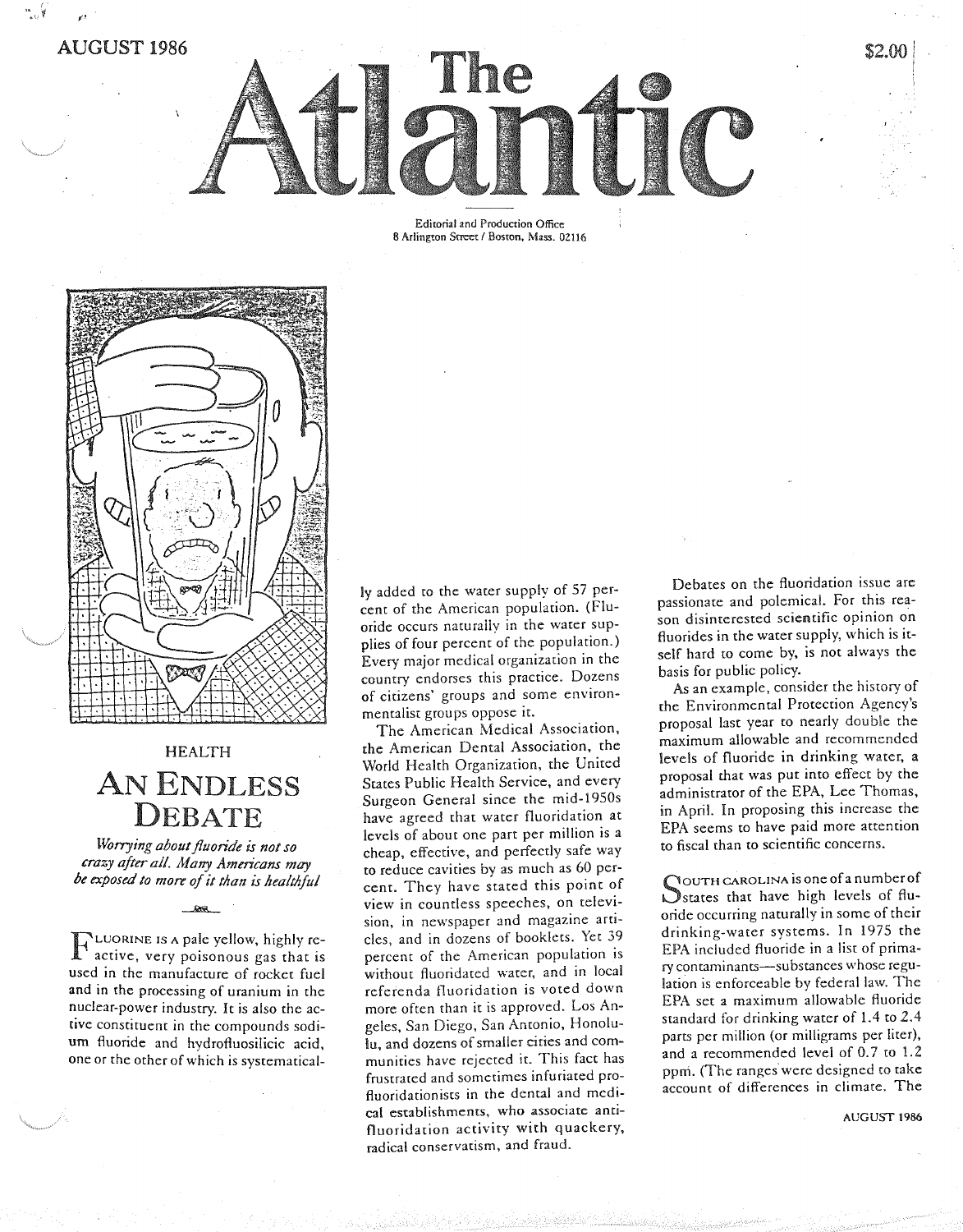

EPA assumed that in warm weather people drink more water, and thus it set the levels of fluoride low for states with warm climates.) The EPA set the allowable level for South Carolina, a relatively warm state, at 1.6 ppmmuch too low as far as state officials were concerned, given that some water sources within the state contain more than 6 ppm of fluoride. In 1981 the state petitioned the EPA in the hope of having fluoride removed from the list of primary contaminants. The regulation of fluoride should be left to the discretion of the states, South Carolina argued.

At the request of the EPA, the United States Surgeon General, C. Everett Koop, appointed a committee of fourteen experts to review the health effects of fluoride. The committee met in the spring of 1983 and then drafted a report concluding that although adults could safely be exposed to twice as much fluoride as the existing EPA standard allowed, children should not be, because not enough was known about the effects of high levels on growing bones and because of what it described as the "adverse health effect" of severe dental fluorosis. The committee pointed out that evidence exists to link fluoride intake in excess of 5 ppm to osteosclerosis (thickening of the bone) in adults. The committee also pointed out that consuming too much fluoride can cause dental fluorosis, which the EPA itself had already recognized as an adverse health effect. Fluorosis begins as white flecks on the teeth and can develop into brown discoloration and pitting. In extreme cases the teeth can become brittle

and start to crumble. A child under the age of nine can develop a mild case of fluorosis by consuming as little as one milligram of fluoride a day, and the risk that the disorder will be more severe increases with the amount consumed. The committee recommended that the EPA keep fluoride on its list of primary contaminants, to minimize the incidence of fluorosis and, possibly, osteosclerosis and other disorders of the bone.

In the version of the report that the committee presented to the Surgeon General in September of 1983, the finding that fluoride in water should not exceed 2.4 ppm for children and 4.8 ppm for adults had not been changed. However, other conclusions had been, including the characterization of fluorosis as an adverse health effect. The new report described fluorosis as "uncosmetic." This seemingly minor alteration had significant ramifications. Fluorosis is the only undisputed negative effect of chronic exposure to low levels of fluoride. By saying that fluorosis is uncosmetic rather than an adverse health effect, the committee seemed to imply that the EPA did not have to protect against fluorosis. This, some members say, was not their intention. One, Dr. Michael Kleerekoper, the head of the Bone and Mineral Division of the Henry Ford Hospital, in Detroit, says, "There is absolutely no doubt that excess fluoride changes the properties of bone. And I don't think we could really say that fluorosis is not a health effect. We don't really know enough about the psychological ramifications of going through life with brown teeth."

By the spring of 1985 the Office of Management and Budget had become concerned that the cost of filtering excess fluoride from naturally fluoridated water supplies might be passed from the states to the federal government. Thus it sent a memo advising the EPA to remove fluoride from the list of primary contaminants. Three weeks later the EPA announced its proposal. Although the agency would not abandon its authority to regulate fluoride, as the OMB had requested, it would seek to raise the maximum amount of fluoride allowable in water to 4 ppm—near the limit of the amount that the committee had said is safe for adults and well above the limit safe for children. This is the standard that took effect in April.

The new ceiling is still too low for South Carolina, and the state has sued. South Carolina's director of the Division of Water Supply, Max Batavia, says that taking fluoride out of water supplies to meet the EPA standard will raise water bills by 75 to 100 percent. According to Batavia, water bills in the state now average \$10 a month.

THE SAME YEAR the EPA proposed to<br>ppm, it cited in a report a study showing IHE SAME YEAR the EPA proposed to change the fluoride standard to 4 that of a group of children drinking water with fluoride levels of 4 ppm, about 40 percent developed moderate to severe dental fluorosis, with symptoms ranging from stains to pitting and finally to a condition resembling rust. Also that year the EPA acknowledged, in a notice published in the Federal Register, that consumption of more than 20 milligrams of fluoride a day for twenty years or more can lead to a much more severe disorder-crippling skeletal fluorosis, which involves stiffening of the spine and other arthritis-like symptoms.

The number of cases of skeletal fluorosis that have been diagnosed in this country is small (the estimates range from two to twenty), but the disease is fairly common in India and has been reported in North Africa, in the Persian Gulf region, and in southern Italy, where extraordinarily high concentrations of fluoride occur naturally in the environment. Lack of calcium, vitamin 0, or protein in the diet exacerbates the risk of skeletal fluorosis. Anti-fluoridationists say that the disorder is more widespread in this country than medical authorities will admit, and that it is probably being misdiagnosed as arthritis by unwitting physicians. The point is at

I I I. 11

i i I

I I I I Ii II IIIi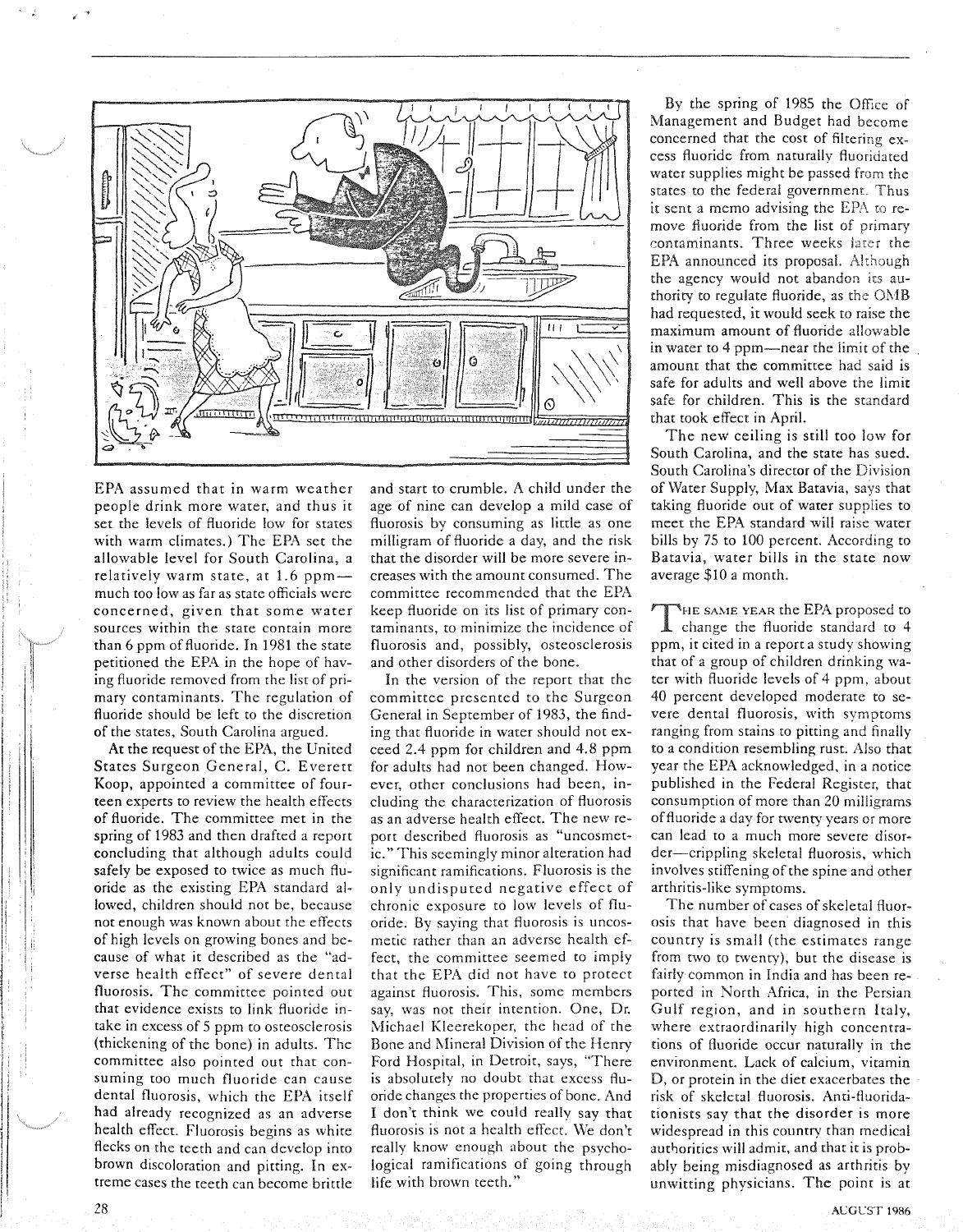least worrh considering. The EPA estimates that about one percent of the population drinks more than five liters of water a day. Furthermore, about 184,000 people in this country drink from water supplies with fluoride levels at or above 4 milligrams per liter. It should follow, then, that the exposure of about one percent of this group reaches the EPA's threshold for skeletal fluorosis, of 20 milligrams of fluoride a day. Those whose exposure persists for twenty years or more thus risk developing the disorder, and the number affected is conceivably a good deal larger than twenty.

, f

> "The EPA administration is making outrageous statements, and completely contradicting itself," says Robert Carton, the president of the Washington, D.C., local of the National Federation of Federal Employees and a scientist in the roxie-substances division of the EPA. "In 1976 the EPA said that mottled teeth were an adverse health effect. Now it's saying they aren't. It was a distinction of convenience, a change made on purely political grounds." Last year Carton wrote ro Lee Thomas, the EPA administraror, asking that the agency reassess the scientific evidence before putting any changes in the standard inro effect. Thomas refused.

The EPA ultimately did not remove fluoride from the primary-contaminant list, but critics of the change in the fluoride standard say that some dental and medical organizations pressured the agency ro do so, because fluoride's presence on the list interfered with their efforts ro promote the substance as a desirable additive. As evidence of this motive the critics cite a resolution by the Association of State and Terrirorial Health Officials, which stated: "The continued labeling of fluoride as a contaminant and health hazard will undoubtedly undermine the efforts of the dental profession to promote fluoridation of community water supplies." This was among the reasons the association gave for requesting "that fluoride be changed from the Primary to the Secondary Drinking Water Regulations." Secondary regulations are not enforceable by the EPA.

Scientists, public-health officials, and others were relieved by the EPA's decision to leave fluoride on the list of primary contaminants. They had feared that removing fluoride from the list would set a dangerous precedent. \Vil-Jiam Lappenbusch, who was the chief of the health-effects branch of the federal Office of Drinking Water from 1978 to

1984, supports water fluoridation-but only if fluoride levels are carefully controlled. "The window of acceptability is very small with fluoride, and you've got to focus in very closely on one parr per million or risk health effects," he says. "If people are willing to spend fifteen hundred dollars just to get their kids' teeth a little straighter, then my guess is that they'd be willing to spend a fraction of that to make sure their kids' teeth don't become stained and brittle. But I think it's very difficult for the dental establishment to consider fluoride a health problem when it has promoted it for so many years as protective against dental caries. It's very hard for them to realize that fluoride is both good and bad."

The Natural Resources Defense Council, an environmentalisr organization based in New York City, has sued rhe EPA on the grounds that the new standard does not protect the public health. The NRDC's attorney, Jacqueline M. Warren, points out that the Public Health Service, the National Academy of Sciences, and previous EPA administrations have all recommended against allowing more rhan 2.4 ppm of fluoride in water. The new regulation requires a supplier of water with a concentrarion of fluoride higher than this to warn customers that children under the age of nine should not drink ir. Water supplies containing more than 2 ppm of fluoride are scattered across rhe country and are the chief source of drinking warer for about 830,000 Americans. "This is the first time in the history of the EPA that permanent regulations are in place to tell people not to drink the water," Warren says. "The EPA has an independent charge from Congress to protect the water supply against any contaminant that can affecr the public health, and this decision is in clear violarion of rhar mandare. By calling fluorosis a cosmetic effect, they are simply attempting to define the problem our of existence."

T LUOROSIS HAS traditionally been the<br>T biggest obstacle to the effort to probiggest obstacle ro the efforr to promote fluoride in water, an objective that the Public Health Service and the American Dental Association have actively pursued since 1950. In fact, ir was fluorosis, not tooth decay, that brought fluoride to the attention of the medical community. In the early 1900s Frederick S. McKay, a demist in Colorado Springs, noriced a connection between mottled teeth (called "Colorado stain" in his parr of the country) and the water supply. In

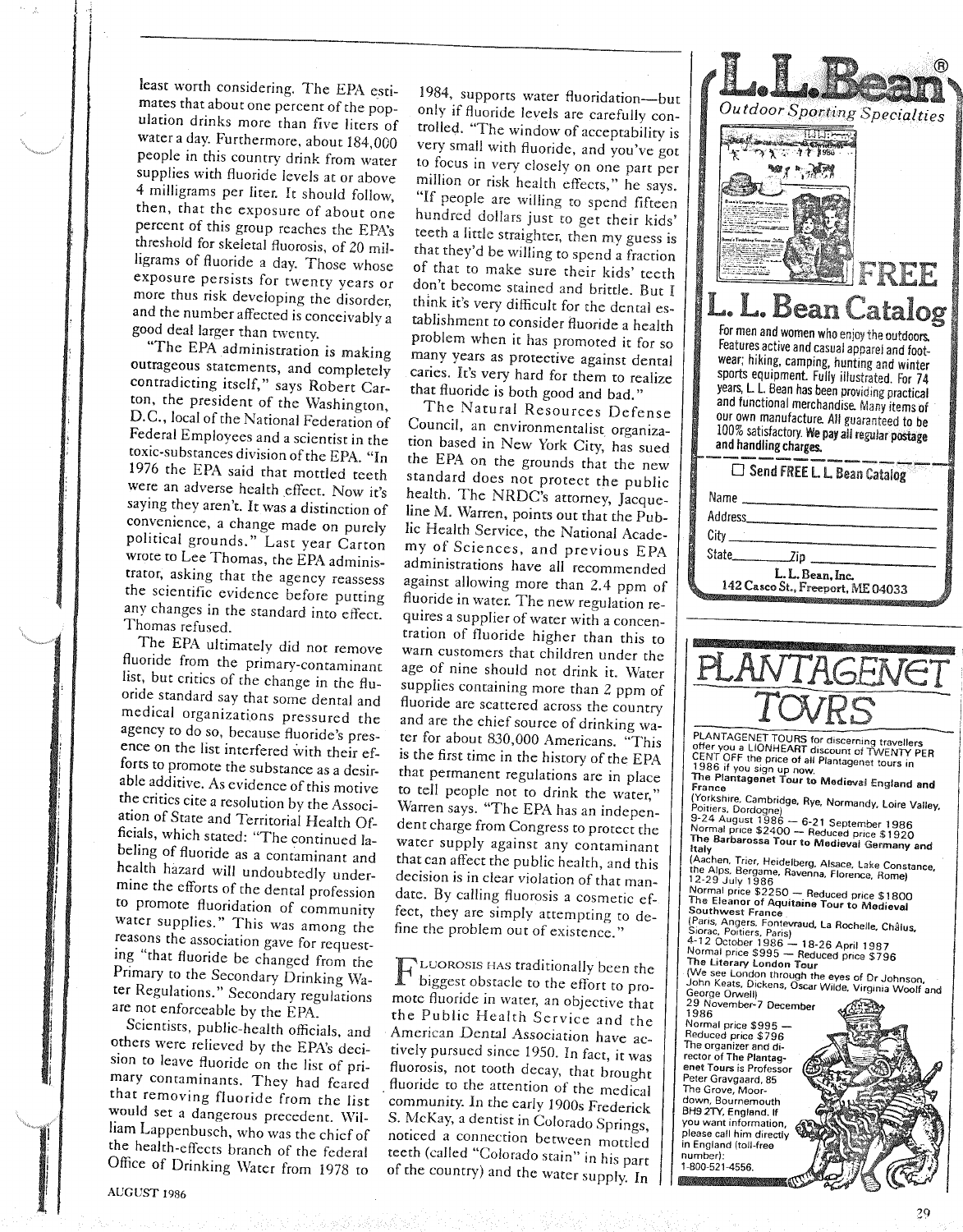1931 two independent research teams identified the culprit as fluoride. The dental community's initial reaction to this finding, logically enough, was to assume that fluoride is bad for teeth. The Public Health Service immediately assigned a dentist from its staff, H. Trendley Dean, to look into the problem.

Dean conducted a series of epidemiological studies over a period of years. In a report submitted in the late thirties he concluded that fluoride concentrations of 0.6 ppm or higher cause mild but detectable fluorosis in some people and that the extent and severity of the problem rise sharply until, at concentrations of2 ppm or more, fluorosis becomes "an acute and urgent public health problem." But Dean also found, as had McKay, that the level of decay in mottled teeth was well below average, and in 1942 he reported that although a fluoride concentration of one ppm causes mild fluorosis in about 10 percent of the population, it reduces the incidence of dental decay by about 60 percent. Dean added that fluoride levels of more than one ppm increase the incidence of fluorosis without decreasing the incidence of decay. A year later the Public Health Service established one ppm as the maximum amount of fluoride allowable in drinking water.

Whereas in the 1930s public-health officials had sought ways to remove natural fluoride from water systems, the 1940s saw the beginning of a campaign to fluoridate water systems considered fluoride-deficient. At first the Public Health Service was a bit nervous about this idea, and it decided to test the effects of artificial fluoridation in a pilot study before proceeding with a national fluoridation program. The plan was to add fluoride to the water supply of Grand Rapids, Michigan, and to monitor the health of the children's teeth for at least ten years. But in neighboring Wisconsin two impatient dentists, Francis Bull (who was also the srate dental officer) and John Frisch, upset the plan by demanding that fluoride be made available to all immediately. Bull and Frisch toured the country, touting the benefits of fluoride and denouncing and even threatening those who disagreed. The Public Health Service resisted the pressure for several years. But when preliminary data showing a lower incidence of decay in four- and five-year-old children leaked from the Grand Rapids study, the fluoride crusaders had all the evidence they needed to push the issue over the

top. In 1950 the Public Health Service announced that "communities desiring to fluoridate their communal water supplies should be strongly encouraged to do so." Within a year the American Dental Association and the American Medical Association added their endorsements.

Organized opposition to fluoridation was immediate. The first fluoridation referendum, held in Stevens Point, Wisconsin, in 1950, was rejected by a wide margin, as was one held in Seattle, Washington, in 1951.

Fluoridation decisions are not always made by referendum. In many parts of the country local health officials or city councils have the power to decide the question on their own. But of the 2,000some referenda on fluoridating water that have been held in the United States since 1950, about 60 percent have been voted down.

PRO-FLUORIDATIONISTS described anti-fluoridationists as the luna anti-fluoridationists as the lunatic fringe: members of radical societies, rabid anti-Communists, and so forth. This is certainly true of some. Members of the John Birch Society and the Ku Klux Klan, for example, have traditionally been enthusiastic supporters of the antifluoridation movement. But today, it seems, an anti-fluoridationist is far more likely to be an ordinary citizen worried about public health or the environment than a political extremist.

Numerous sociological studies have been sponsored by proponents of fluoridation to determine why the addition of a decay preventive to the water supply should meet with so much grass-roots opposition. By and large these have concluded that anti-scientific attitudes, fear of technology, and anti-government sentiment are responsible.

There is more to the issue than that. Beyond the political fray of competing interest groups are scientific questions in need of resolution. Although hundreds of studies have demonstrated the effectiveness of fluoride in warding off tooth decay, relatively few data exist on the long-term effects of chronic exposure to fluoride on human biological systems other than teeth. Many scientists say that not enough is known to describe with certainty the effects of fluoride on bone or on unborn children, people with impaired kidneys, or other particularly vulnerable people. Moreover, there is a growing belief among scientists that enough fluoride is reaching the public through fluoridated toothpastes and mouth rinses and in food and beverages processed with fluoridated water to limit the need for further fluoridation of water supplies.

Members of the scientific community are reluctant to express reservations like these publicly for fear that they might be misinterpreted. It seems that whenever a report discussing possible negative effects of fluoride is published. proponents of fluoridation rush to discredit the author, to play down the finding, or to explain why the finding does not apply to human beings, though it might apply to animals in a laboratory. By the same token, anti-f1uoridationists wait eagerly for anyone in the scientific mainstream to add credence to their cause. Their support may be just as unwelcome to scientists as the hostility of the pro-Ruoridationists.

For example, in 1982 the journal *Science* published a paper by Dennis Leverett, the chairman of the Department of Community Dentistry at the Eastman Dental Center, in Rochester, New York, arguing that the levels of fluoridation in water should be reassessed in view of the influx into the food chain of fluoride from sources other than tap water. Leverett concluded (as have many dental researchers) that even communities without fluoridation were enjoying a reduced level of tooth decay and that the incidence of very mild fluorosis was on' the rise. Much to Leverett's dismay, the anti-fluoridationists immediately reproduced and distributed the paper. The pro-fluoridationists, meanwhile, criticized him for voicing his concerns in public.

It is not surprising that mainstream scientists are loath to involve themselves even indirectly in the anti-Ruoridationist cause. Anti-fluoridationists frequently distort, misinterpret, or exaggerate scientific reports. Several of the "experts" whose opinions are often cited are professional anti-fluoridationists on the fringes of established science or medicine. Many of the documents purporting to prove the hazards of fluoridation are filled with anecdotes, and some read like the memoirs of a recently converted evangelist. Nothing other than fluoride which might affect health is considered, medical history is scant, and hard data are nowhere to be found. The claims of anti-fluoridationists that low levels of fluoride cause cancer, AIDS, and birth defects, hasten aging, and produce gastrointestinal and cardiovascular prob